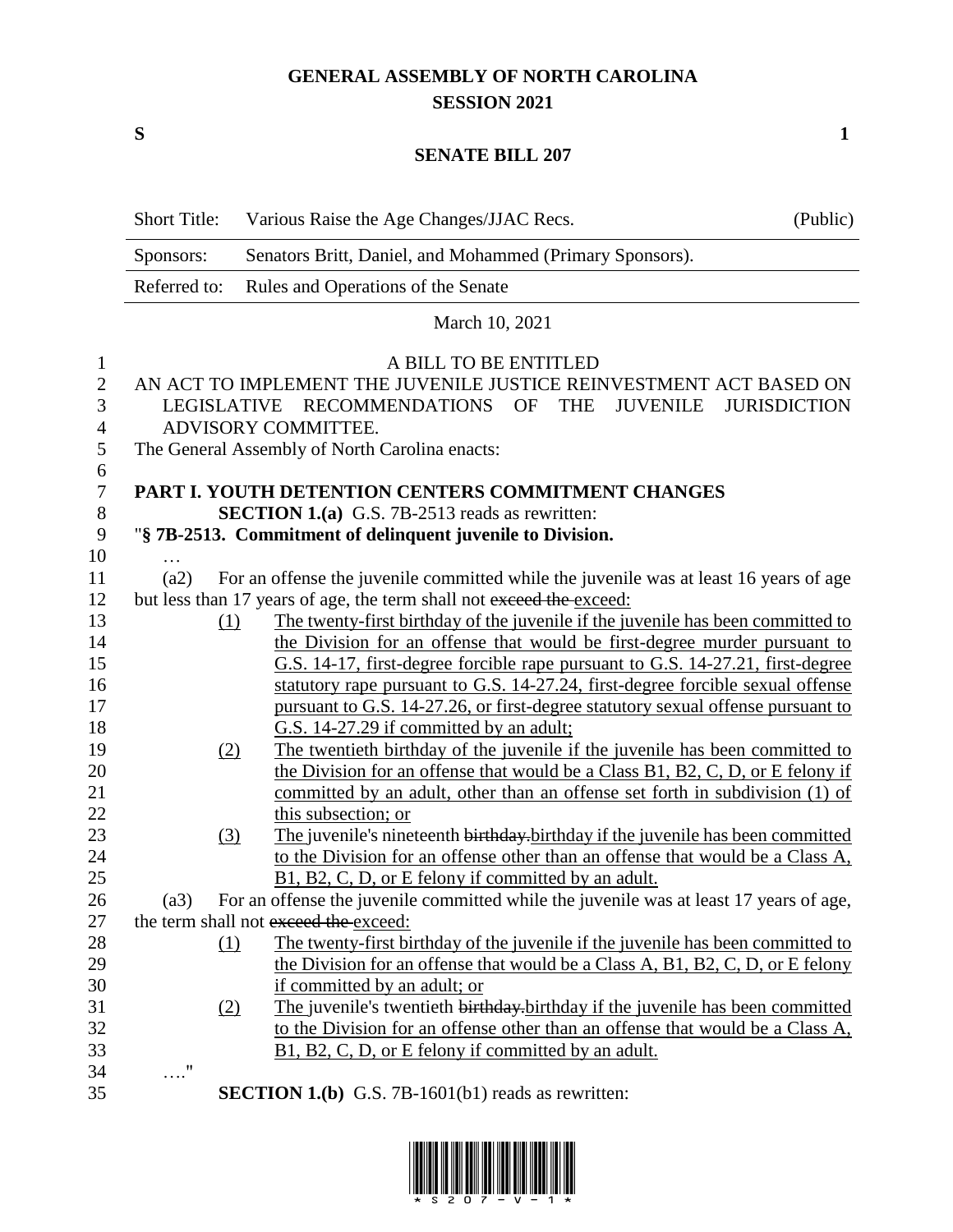| <b>General Assembly Of North Carolina</b>                                                                                                                                                                                     | <b>Session 2021</b>                                                                                 |  |  |  |  |  |  |
|-------------------------------------------------------------------------------------------------------------------------------------------------------------------------------------------------------------------------------|-----------------------------------------------------------------------------------------------------|--|--|--|--|--|--|
| "(b1) When the court obtains jurisdiction over a juvenile alleged to be delinquent for an<br>$\mathbf{1}$<br>offense committed while the juvenile was at least 16 years of age but less than 17 years of age,<br>$\mathbf{2}$ |                                                                                                     |  |  |  |  |  |  |
| $\mathfrak{Z}$<br>jurisdiction shall continue until terminated by order of the court or until the juvenile reaches the                                                                                                        |                                                                                                     |  |  |  |  |  |  |
| $\overline{4}$<br>age of 19 years. years, except as provided otherwise in this Article. If the offense was committed                                                                                                          |                                                                                                     |  |  |  |  |  |  |
| 5<br>while the juvenile was at least 17 years of age, jurisdiction shall continue until terminated by                                                                                                                         |                                                                                                     |  |  |  |  |  |  |
| 6<br>order of the court or until the juvenile reaches the age of 20 years years, except as provided                                                                                                                           |                                                                                                     |  |  |  |  |  |  |
| $\boldsymbol{7}$<br>otherwise in this Article."                                                                                                                                                                               |                                                                                                     |  |  |  |  |  |  |
| $8\,$<br>SECTION 1.(c) G.S. 7B-1602 reads as rewritten:                                                                                                                                                                       |                                                                                                     |  |  |  |  |  |  |
| 9<br>"§ 7B-1602. Extended jurisdiction over a delinquent juvenile under certain circumstances.<br>10                                                                                                                          |                                                                                                     |  |  |  |  |  |  |
| When a juvenile is committed to the Division for placement in a youth development<br>11<br>(b)                                                                                                                                |                                                                                                     |  |  |  |  |  |  |
| 12                                                                                                                                                                                                                            |                                                                                                     |  |  |  |  |  |  |
| 13                                                                                                                                                                                                                            | center for an offense committed under the age of 16 that would be a Class B1, B2, C, D, or E        |  |  |  |  |  |  |
| 14<br>jurisdiction shall continue until terminated by order of the court or until the juvenile reaches the                                                                                                                    | felony if committed by an adult, other than an offense set forth in subsection (a) of this section, |  |  |  |  |  |  |
| 15<br>age of 19 years, whichever occurs first.                                                                                                                                                                                |                                                                                                     |  |  |  |  |  |  |
| 16<br>When a juvenile is committed to the Division for placement in a youth development<br>(c)                                                                                                                                |                                                                                                     |  |  |  |  |  |  |
| center for an offense committed while the juvenile was at least 16 years of age but less than 17<br>17                                                                                                                        |                                                                                                     |  |  |  |  |  |  |
| 18<br>years of age that would be a Class B1, B2, C, D, or E felony if committed by an adult, other than                                                                                                                       |                                                                                                     |  |  |  |  |  |  |
| 19<br>an offense set forth in subsection (a) of this section, jurisdiction shall continue until terminated                                                                                                                    |                                                                                                     |  |  |  |  |  |  |
| 20<br>by order of the court or until the juvenile reaches the age of 20 years, whichever occurs first.                                                                                                                        |                                                                                                     |  |  |  |  |  |  |
| 21<br>When a juvenile is committed to the Division for placement in a youth development<br>(d)                                                                                                                                |                                                                                                     |  |  |  |  |  |  |
| 22<br>center for an offense committed while at least 17 years of age that would be a Class B1, B2, C,                                                                                                                         |                                                                                                     |  |  |  |  |  |  |
| 23<br>D, or E felony if committed by an adult, other than an offense set forth in subsection (a) of this                                                                                                                      |                                                                                                     |  |  |  |  |  |  |
| 24<br>section, jurisdiction shall continue until terminated by order of the court or until the juvenile                                                                                                                       |                                                                                                     |  |  |  |  |  |  |
| 25<br>reaches the age of 21 years, whichever occurs first."                                                                                                                                                                   |                                                                                                     |  |  |  |  |  |  |
| 26<br><b>SECTION 1.(d)</b> G.S. 7B-2514(c) reads as rewritten:                                                                                                                                                                |                                                                                                     |  |  |  |  |  |  |
| The Division shall release a juvenile under a plan of post-release supervision at least<br>27<br>"(c)                                                                                                                         |                                                                                                     |  |  |  |  |  |  |
| 28<br>90 days prior to: to one of the following:                                                                                                                                                                              |                                                                                                     |  |  |  |  |  |  |
| Completion of the juvenile's definite term of commitment; or commitment.<br>29<br>(1)                                                                                                                                         |                                                                                                     |  |  |  |  |  |  |
| 30<br>The juvenile's twenty-first birthday if the juvenile has been committed to the<br>(2)                                                                                                                                   |                                                                                                     |  |  |  |  |  |  |
| 31<br>Division for an offense that would be first-degree murder pursuant to                                                                                                                                                   |                                                                                                     |  |  |  |  |  |  |
| G.S. 14-17, first-degree forcible rape pursuant to G.S. 14-27.21, first-degree<br>32                                                                                                                                          |                                                                                                     |  |  |  |  |  |  |
| statutory rape pursuant to G.S. 14-27.24, first-degree forcible sexual offense<br>33                                                                                                                                          |                                                                                                     |  |  |  |  |  |  |
| pursuant to G.S. 14-27.26, or first-degree statutory sexual offense pursuant to<br>34                                                                                                                                         |                                                                                                     |  |  |  |  |  |  |
| 35<br>G.S. 14-27.29 if committed by an adult.                                                                                                                                                                                 |                                                                                                     |  |  |  |  |  |  |
| The juvenile's nineteenth birthday if If the juvenile has been committed to the<br>36<br>(3)                                                                                                                                  |                                                                                                     |  |  |  |  |  |  |
| 37<br>Division for an offense that would be a Class B1, B2, C, D, or E felony if                                                                                                                                              |                                                                                                     |  |  |  |  |  |  |
| 38<br>committed by<br>adult, other than<br>an<br>an<br>offense<br>set                                                                                                                                                         | forth in                                                                                            |  |  |  |  |  |  |
| 39<br>G.S. 7B-1602(a).G.S. 7B-1602(a):                                                                                                                                                                                        |                                                                                                     |  |  |  |  |  |  |
| 40<br>The juvenile's nineteenth birthday, if the juvenile committed the<br>a.                                                                                                                                                 |                                                                                                     |  |  |  |  |  |  |
| 41<br>offense prior to reaching the age of 16 years.                                                                                                                                                                          |                                                                                                     |  |  |  |  |  |  |
| The juvenile's twentieth birthday, if the juvenile committed the offense<br>42<br><u>b.</u>                                                                                                                                   |                                                                                                     |  |  |  |  |  |  |
| while the juvenile was at least 16 years of age but less than 17 years<br>43                                                                                                                                                  |                                                                                                     |  |  |  |  |  |  |
| 44<br>of age.<br>45                                                                                                                                                                                                           |                                                                                                     |  |  |  |  |  |  |
| The juvenile's twenty-first birthday, if the juvenile committed the<br>$\underline{c}$ .<br>offense while the juvenile was at least 17 years of age.<br>46                                                                    |                                                                                                     |  |  |  |  |  |  |
| 47                                                                                                                                                                                                                            |                                                                                                     |  |  |  |  |  |  |
| The juvenile's eighteenth birthday if If the juvenile has been committed to the<br>(4)<br>48<br>Division for an offense other than an offense that would be a Class A, B1, B2,                                                |                                                                                                     |  |  |  |  |  |  |
| 49<br>C, D, or E felony if committed by an adult.adult:                                                                                                                                                                       |                                                                                                     |  |  |  |  |  |  |
| 50<br>The eighteenth birthday of the juvenile, if the juvenile committed the<br>$\underline{a}$ .                                                                                                                             |                                                                                                     |  |  |  |  |  |  |
| offense prior to reaching the age of 16 years.<br>51                                                                                                                                                                          |                                                                                                     |  |  |  |  |  |  |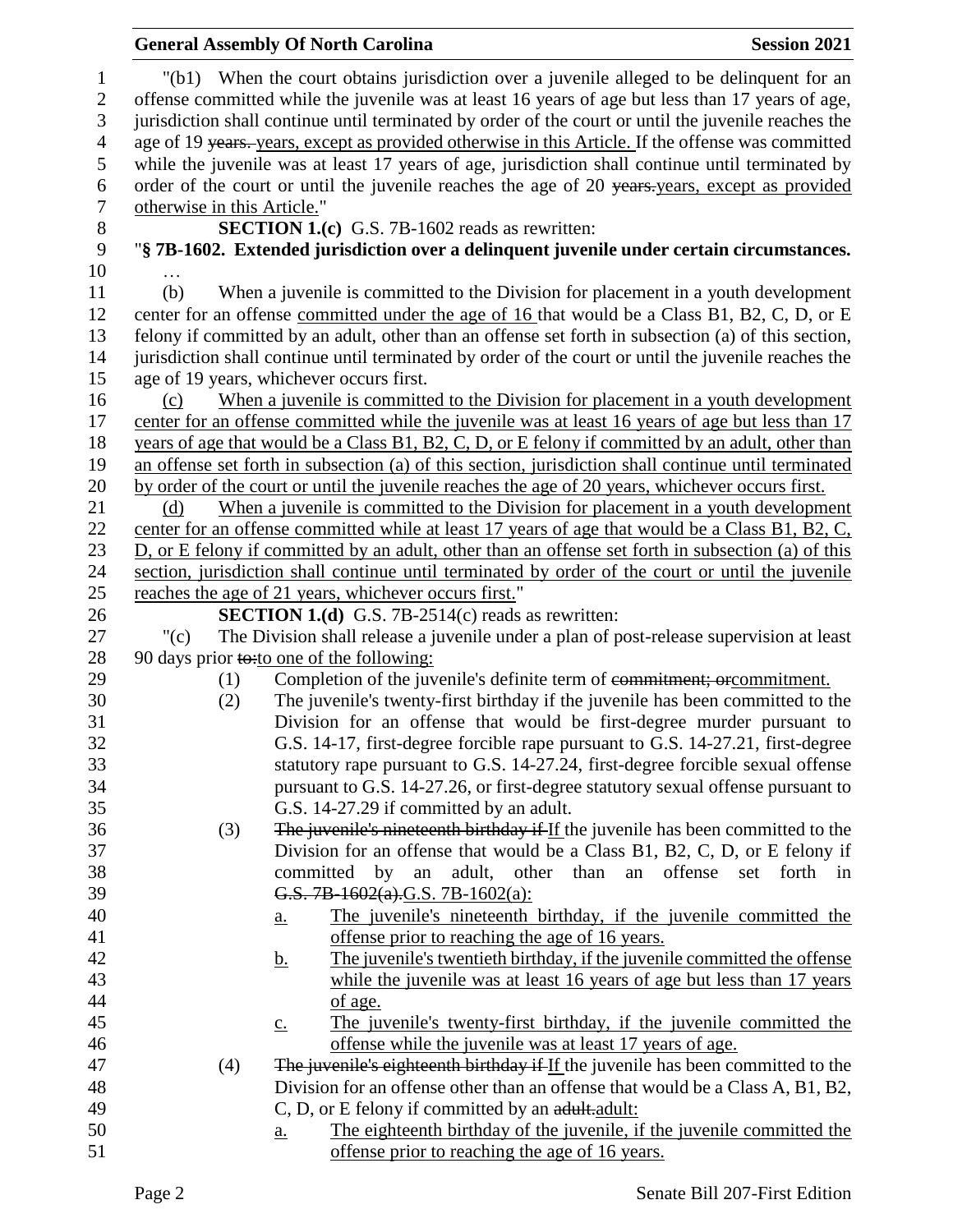| <b>General Assembly Of North Carolina</b> | <b>Session 2021</b> |                                                                            |                                                                                                                   |
|-------------------------------------------|---------------------|----------------------------------------------------------------------------|-------------------------------------------------------------------------------------------------------------------|
|                                           | <u>b.</u>           |                                                                            | The nineteenth birthday of the juvenile, if the juvenile committed the                                            |
|                                           |                     |                                                                            | offense while the juvenile was at least 16 years of age but less than 17                                          |
|                                           |                     | years of age.                                                              |                                                                                                                   |
|                                           | $\underline{c}$ .   |                                                                            | The twentieth birthday of the juvenile, if the juvenile committed the                                             |
|                                           |                     | offense while the juvenile was at least 17 years of age."                  |                                                                                                                   |
|                                           |                     | <b>SECTION 1.(e)</b> G.S. 7B-2516(c) reads as rewritten:                   |                                                                                                                   |
| " $(c)$                                   |                     |                                                                            | If the court revokes post-release supervision, the juvenile shall be returned to the                              |
|                                           |                     |                                                                            | Division for placement in a youth development center for an indefinite term of at least 90 days,                  |
|                                           |                     |                                                                            | provided, however, that no juvenile shall remain committed to the Division for placement in a                     |
|                                           |                     |                                                                            | youth development center past-past the maximum term of commitment allowed pursuant to                             |
|                                           |                     | G.S. 7B-2513(a1), 7B-2513(a2), and 7B-2513(a3).                            |                                                                                                                   |
| $\leftrightarrow$                         |                     |                                                                            | The juvenile's twenty-first birthday if the juvenile has been committed to the                                    |
|                                           |                     |                                                                            | Division for an offense that would be first-degree murder pursuant to                                             |
|                                           |                     |                                                                            | G.S. 14-17, first-degree forcible rape pursuant to G.S. 14-27.21, first-degree                                    |
|                                           |                     |                                                                            | statutory rape pursuant to G.S. 14-27.24, first-degree forcible sexual offense                                    |
|                                           |                     |                                                                            | pursuant to G.S. 14-27.26, or first-degree statutory sexual offense pursuant to                                   |
|                                           |                     | G.S. 14-27.29 if committed by an adult.                                    |                                                                                                                   |
| (2)                                       |                     |                                                                            | The juvenile's nineteenth birthday if the juvenile has been committed to the                                      |
|                                           |                     |                                                                            | Division for an offense that would be a Class B1, B2, C, D, or E felony if                                        |
|                                           |                     | committed by an adult, other than an offense set forth in G.S. 7B-1602(a). |                                                                                                                   |
| $\left(3\right)$                          |                     |                                                                            | The juvenile's eighteenth birthday if the juvenile has been committed to the                                      |
|                                           |                     |                                                                            | Division for an offense other than an offense that would be a Class A, B1, B2,                                    |
|                                           |                     | C, D, or E felony if committed by an adult."                               |                                                                                                                   |
|                                           |                     | <b>SECTION 1.(f)</b> G.S. 7B-2600 reads as rewritten:                      |                                                                                                                   |
|                                           |                     | "§ 7B-2600. Authority to modify or vacate.                                 |                                                                                                                   |
|                                           |                     |                                                                            |                                                                                                                   |
| (c)                                       |                     |                                                                            | In any case where the court finds the juvenile to be delinquent or undisciplined, the                             |
|                                           |                     |                                                                            | jurisdiction of the court to modify any order or disposition made in the case shall continue $\overrightarrow{H}$ |
|                                           |                     |                                                                            | during the minority of the juvenile, (ii) until the juvenile reaches the age of 19 years if the juvenile          |
|                                           |                     |                                                                            | has been adjudicated delinquent and committed to the Division for an offense that would be a                      |
|                                           |                     |                                                                            | Class B1, B2, C, D, or E felony if committed by an adult, other than an offense set forth in G.S.                 |
|                                           |                     |                                                                            | $7B-1602(a)$ , (iii) until the juvenile reaches the age of 21 years if the juvenile has been adjudicated          |
|                                           |                     |                                                                            | delinquent and committed for an offense that would be first degree murder pursuant to G.S.                        |
|                                           |                     |                                                                            | 14-17, first-degree forcible rape pursuant to G.S. 14-27.21, first-degree statutory rape pursuant                 |
|                                           |                     |                                                                            | to G.S. 14-27.24, first-degree forcible sexual offense pursuant to G.S. 14-27.26, or first-degree                 |
|                                           |                     |                                                                            | statutory sexual offense pursuant to G.S. 14-27.29 if committed by an adult, juvenile or (iv) until               |
| terminated by order of the court.         |                     |                                                                            |                                                                                                                   |
| (d)                                       |                     |                                                                            | In any case where the court finds the juvenile to be delinquent, the jurisdiction of the                          |
|                                           |                     |                                                                            | court to modify any order of disposition made in the case shall continue until one of the following               |
| occurs:                                   |                     |                                                                            |                                                                                                                   |
| $\Omega$                                  |                     |                                                                            | The juvenile reaches the age of 18 for an offense committed prior to the                                          |
|                                           |                     | juvenile reaching the age of 16.                                           |                                                                                                                   |
| (2)                                       |                     |                                                                            | The juvenile reaches the age of 19 for an offense committed while the juvenile                                    |
|                                           |                     | was at least 16 years of age but less than 17 years of age.                |                                                                                                                   |
| (3)                                       |                     |                                                                            | The juvenile reaches the age of 20 for an offense committed while the juvenile                                    |
|                                           |                     | was at least 17 years of age.                                              |                                                                                                                   |
| $\underline{(4)}$                         |                     |                                                                            | The juvenile reaches the maximum term of commitment as authorized                                                 |
|                                           |                     |                                                                            | pursuant to G.S. 7B-2513(a1), 7B-2513(a2), and 7B-2513(a3), if the juvenile                                       |
|                                           |                     |                                                                            | was committed to the Division for placement in a youth development center.                                        |
| (5)                                       |                     | Terminated by order of the court."                                         |                                                                                                                   |
|                                           |                     |                                                                            |                                                                                                                   |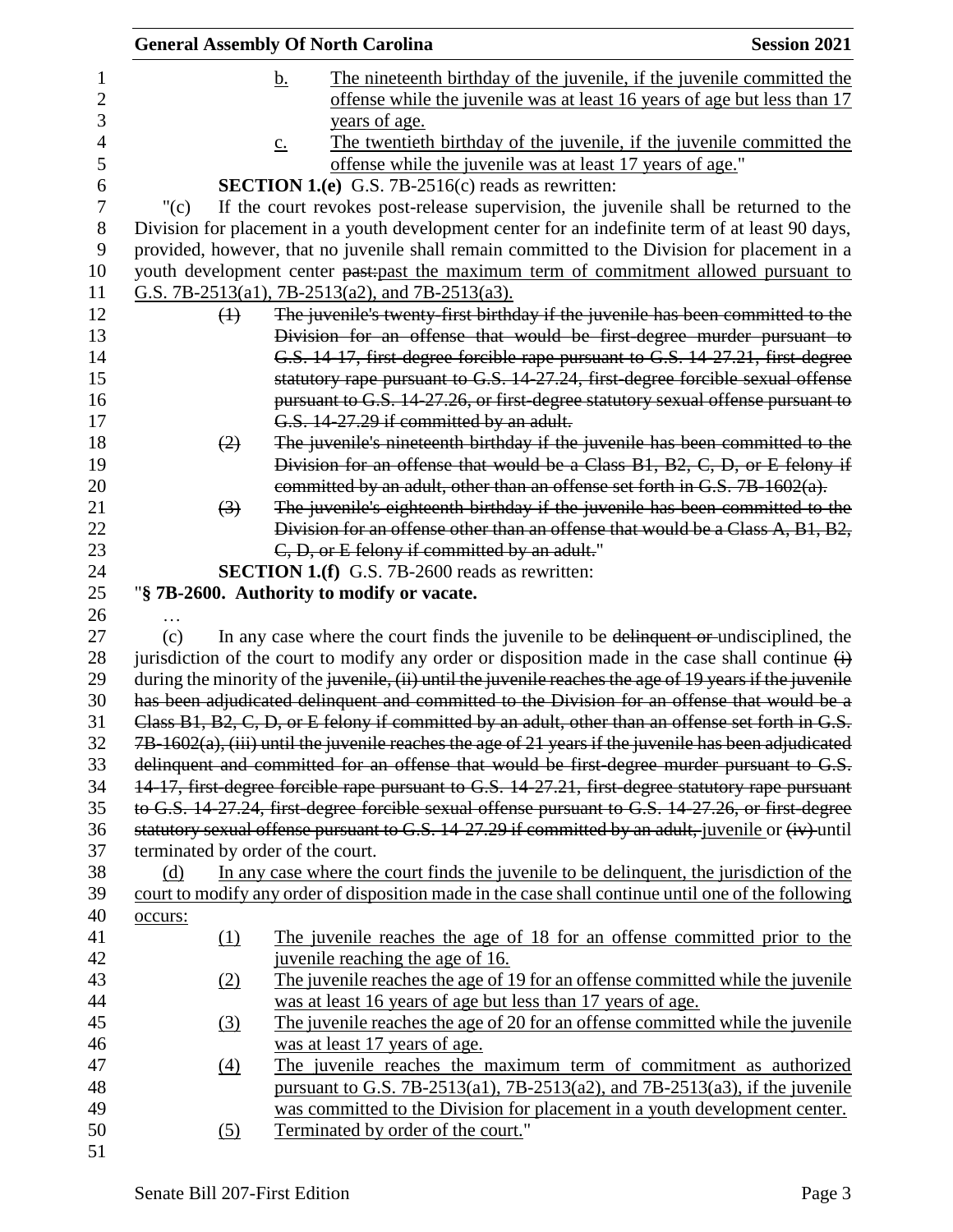| <b>General Assembly Of North Carolina</b>                                                             | <b>Session 2021</b> |
|-------------------------------------------------------------------------------------------------------|---------------------|
| PART II. JUVENILE TRANSFER HOUSING CHANGES                                                            |                     |
| <b>SECTION 2.</b> G.S. 7B-2204(d) reads as rewritten:                                                 |                     |
| Should the juvenile be found guilty, or enter a plea of guilty or no contest to a criminal<br>" $(d)$ |                     |
| offense in superior court and receive an active sentence, then immediate transfer to the Division     |                     |
| of Adult Correction and Juvenile Justice of the Department of Public Safety shall be ordered.         |                     |
| Until such time as the juvenile is transferred to the Division of Adult Correction and Juvenile       |                     |
| Justice of the Department of Public Safety, the juvenile may be detained in a holdover facility.      |                     |
| The juvenile may not be detained in a facility or detention facility pending transfer to approved     |                     |
| by the Division of Adult Correction and Juvenile Justice of the Department of Public Safety,          |                     |
| unless the detention facility is operated by the sheriff pursuant to G.S. 7B-1905(b). Section."       |                     |
|                                                                                                       |                     |
| PART III. SECURE CUSTODY ORDER CHANGES                                                                |                     |
| <b>SECTION 3.(a)</b> G.S. 7A-271 is amended by adding a new subsection to read:                       |                     |
| The superior court has jurisdiction to issue a secure custody order pursuant to<br>" $(g)$            |                     |
| G.S. 7B-1903 when a juvenile matter that has been transferred to superior court is remanded to        |                     |
| district court pursuant to G.S. 7B-2200.5(d)."                                                        |                     |
| <b>SECTION 3.(b)</b> G.S. 7B-1902 reads as rewritten:                                                 |                     |
| "§ 7B-1902. Authority to issue custody orders; delegation.                                            |                     |
| In the case of any juvenile alleged to be within the jurisdiction of the court, when the court        |                     |
| finds it necessary to place the juvenile in custody, the court may order that the juvenile be placed  |                     |
| in secure or nonsecure custody pursuant to criteria set out in G.S. 7B-1903.                          |                     |
| Any district court judge may issue secure and nonsecure custody orders pursuant to                    |                     |
| G.S. 7B-1903. The chief district court judge may delegate the court's authority to the chief court    |                     |
| counselor or the chief court counselor's counseling staff by administrative order filed in the office |                     |
| of the clerk of superior court. The administrative order shall specify which persons may be           |                     |
| contacted for approval of a secure or nonsecure custody order. The chief district court judge shall   |                     |
| not delegate the court's authority to detain or house juveniles in holdover facilities pursuant to    |                     |
| G.S. 7B-1905 or G.S. 7B-2513.                                                                         |                     |
| Any superior court judge may issue a secure custody order pursuant to G.S. 7B-1903 when a             |                     |
| juvenile matter that has been transferred to superior court is remanded to district court pursuant    |                     |
| to G.S. 7B-2200.5(d)."                                                                                |                     |
| <b>SECTION 3.(c)</b> G.S. 7B-1906 is amended by adding a new subsection to read:                      |                     |
| A hearing to determine the need for continued secure custody shall be held no more<br>"(b2)           |                     |
| than 10 calendar days following the issuance of a secure custody order on remand of the matter        |                     |
| from superior court pursuant to G.S. 7B-2200.5(d). A hearing conducted under this subsection          |                     |
| may not be continued or waived. Subsequent hearings on the need for continued secure custody          |                     |
| shall be held pursuant to subsection (b1) of this section. The district court has authority to modify |                     |
| any secure custody order pursuant to the provisions of this section following the issuance of that    |                     |
| order by the superior court."<br><b>SECTION 3.(d)</b> G.S. 7B-2200.5(d) reads as rewritten:           |                     |
| In any case where jurisdiction over a juvenile has been transferred to superior court,<br>" $(d)$     |                     |
| upon joint motion of the prosecutor and the juvenile's attorney, the superior court shall remand      |                     |
| the case to district court and court. The prosecutor shall provide the chief court counselor or his   |                     |
| or her designee with a copy of the joint motion prior to submitting the motion to the court. The      |                     |
| superior court record<br>superior<br>court shall<br>expunge<br>the<br>in                              | accordance<br>with  |
| G.S. 15A-145.8. G.S. 15A-145.8 at the time of remand, and, if the juvenile meets the criteria         |                     |
| established in G.S. 7B-1903, may issue an order for secure custody upon the request of a              |                     |
| prosecutor. The prosecutor shall provide a copy of any secure custody order issued to the chief       |                     |
| court counselor or his or her designee, as soon as possible and no more than 24 hours after the       |                     |
| order is issued."                                                                                     |                     |
|                                                                                                       |                     |
|                                                                                                       |                     |